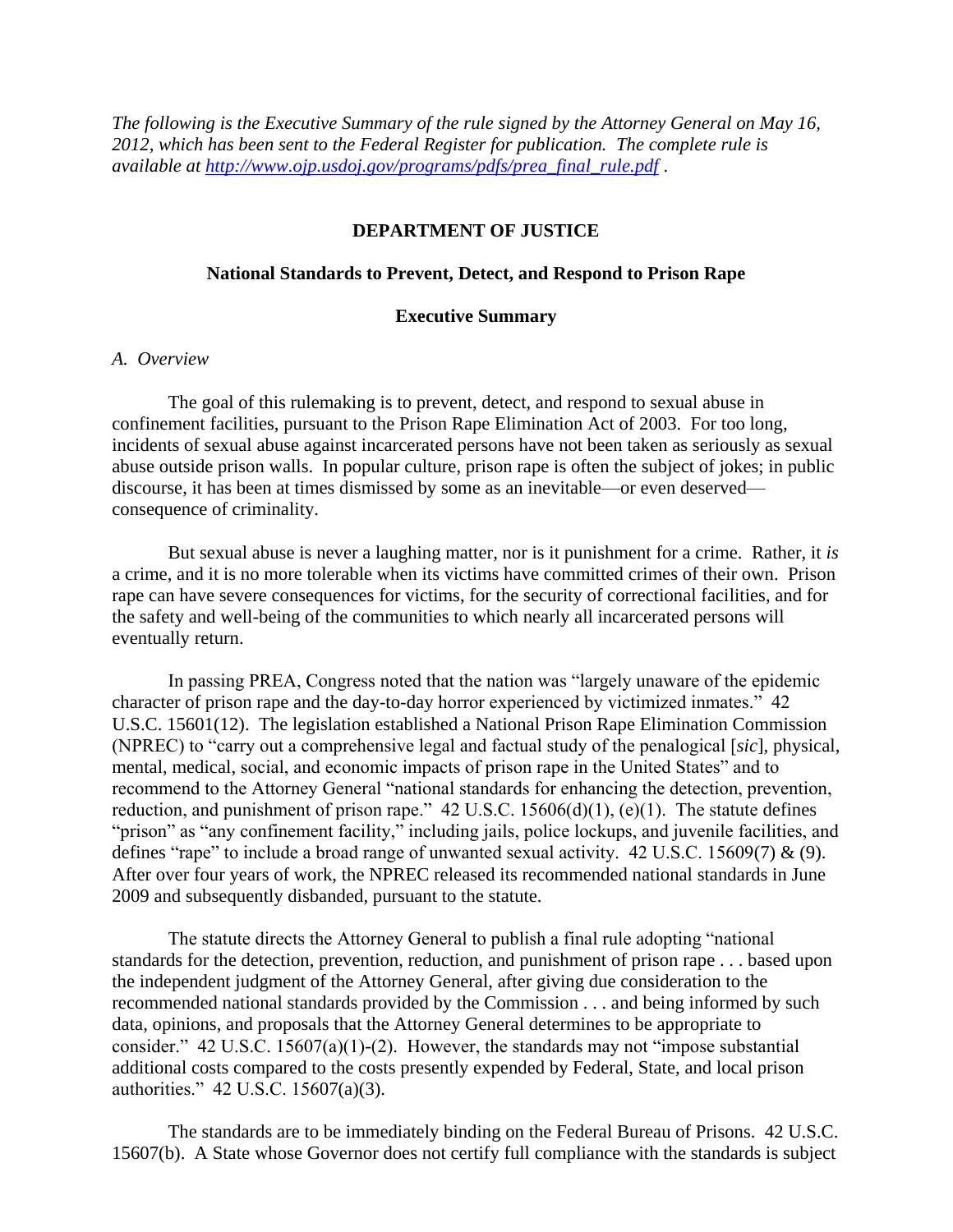to the loss of five percent of any Department of Justice grant funds that it would otherwise receive for prison purposes, unless the Governor submits an assurance that such five percent will be used only for the purpose of enabling the State to achieve and certify full compliance with the standards in future years. 42 U.S.C. 15607(c). The final rule specifies that the Governor's certification applies to all facilities in the State under the operational control of the State's executive branch, including facilities operated by private entities on behalf of the State's executive branch.

In addition, any correctional accreditation organization that seeks Federal grants must adopt accreditation standards regarding sexual abuse that are consistent with the national standards in this final rule. 42 U.S.C. 15608.

In drafting the final rule, the Department balanced a number of competing considerations. In the current fiscal climate, governments at all levels face budgetary constraints. The Department has aimed to craft standards that will yield the maximum desired effect while minimizing the financial impact on jurisdictions. In addition, recognizing the unique characteristics of individual facilities, agencies, and inmate populations, the Department has endeavored to afford discretion and flexibility to agencies to the extent feasible.

The success of the PREA standards in combating sexual abuse in confinement facilities will depend on effective agency and facility leadership, and the development of an agency culture that prioritizes efforts to combat sexual abuse. Effective leadership and culture cannot, of course, be directly mandated by rule. Yet implementation of the standards will help foster a change in culture by institutionalizing policies and practices that bring these concerns to the fore.

Notably, the standards are generally not outcome-based, but rather focus on policies and procedures. While performance-based standards generally give regulated parties the flexibility to achieve regulatory objectives in the most cost-effective way, it is difficult to employ such standards effectively to combat sexual abuse in confinement facilities, where significant barriers exist to the reporting and investigating of such incidents. An increase in incidents reported to facility administrators might reflect increased abuse, or it might just reflect inmates' increased willingness to *report* abuse, due to the facility's success at assuring inmates that reporting will yield positive outcomes and not result in retaliation. Likewise, an increase in substantiated incidents could mean either that a facility is failing to protect inmates, or else simply that it has improved its effectiveness at investigating allegations. For these reasons, the standards generally aim to inculcate policies and procedures that will reduce and ameliorate bad outcomes, recognizing that one possible consequence of improved performance is that evidence of more incidents will come to light.

The standards are not intended to define the contours of constitutionally required conditions of confinement. Accordingly, compliance with the standards does not establish a safe harbor with regard to otherwise constitutionally deficient conditions involving inmate sexual abuse. Furthermore, while the standards aim to include a variety of best practices, they do not incorporate every promising avenue of combating sexual abuse, due to the need to adopt national standards applicable to a wide range of facilities, while taking costs into consideration. The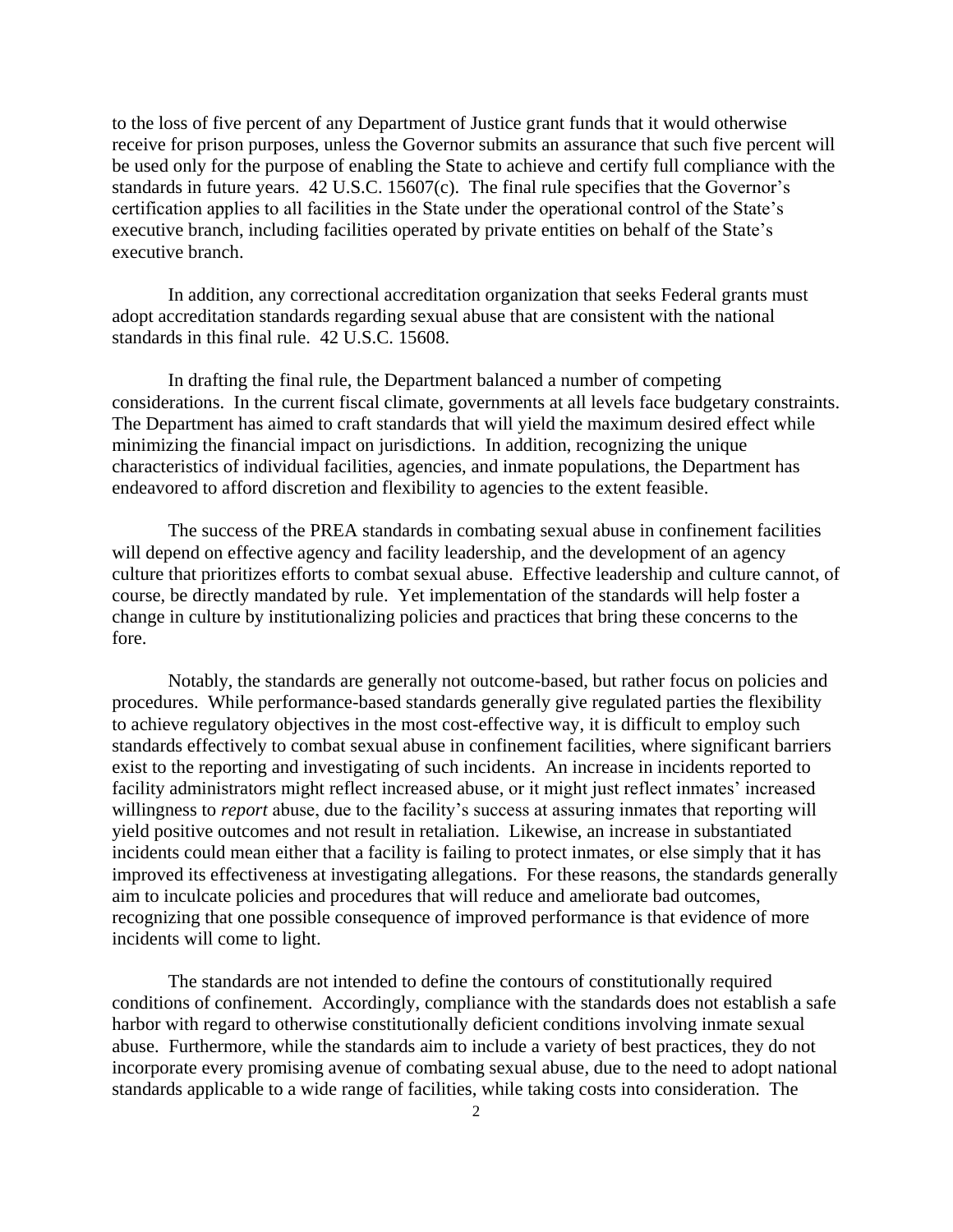standards consist of policies and practices that are attainable by all affected agencies, recognizing that agencies can, and some currently do, exceed the standards in a variety of ways. The Department applauds such efforts, encourages agencies to adopt or continue best practices that exceed the standards, and intends to support further the identification and adoption of innovative methods to protect inmates from harm. As described in the Background section, the Department is continuing its efforts to fund training, technical assistance, and other support for agencies, including through a National Resource Center for the Elimination of Prison Rape.

Because the purposes and operations of various types of confinement facilities differ significantly, there are four distinct sets of standards, each corresponding to a different type of facility: Adult prisons and jails (§§ 115.11–.93); lockups (§§ 115.111–.193); community confinement facilities (§§ 115.211–.293); and juvenile facilities (§§ 115.311–.393). The standards also include unified sections on definitions (§§ 115.5–.6) and on audits and State compliance (§§ 115.401–.405, 115.501).<sup>1</sup>

The standards contained in this final rule apply to facilities operated by, or on behalf of, State and local governments and the Department of Justice. However, in contrast to the proposed rule, the final rule concludes that PREA encompasses all Federal confinement facilities. Given their statutory authorities to regulate conditions of detention, other Federal departments with confinement facilities (including but not limited to the Department of Homeland Security) will work with the Attorney General to issue rules or procedures that will satisfy the requirements of PREA. 42 U.S.C. 15607(a)(2).

## *B. Summary of Major Provisions*

 $\overline{a}$ 

This summary of the major provisions of the standards does not include every single aspect of the standards, nor does it capture all distinctions drawn in the standards on the basis of facility type or size. Agencies that are covered by each set of standards should read them in full rather than rely exclusively on this summary.

*General Prevention Planning.* To ensure that preventing sexual abuse receives appropriate attention, the standards require that each agency and facility designate a PREA point person with sufficient time and authority to coordinate compliance efforts. Facilities may not hire or promote persons who have committed sexual abuse in an institutional setting or who have been adjudicated to have done so in the community, and must perform background checks on prospective and current employees, unless a system is in place to capture such information for current employees. A public agency that contracts for the confinement of its inmates with outside entities must include in any new contracts or contract renewals the entity's obligation to adopt and comply with the PREA standards.

<sup>1</sup>The standards themselves refer to persons confined in prisons and jails as "inmates," persons confined in lockups as "detainees," and persons confined in juvenile facilities or community confinement facilities as "residents." For simplicity, however, the discussion and explanation of the standards refer collectively to all such persons as "inmates" except where specifically discussing lockups, juvenile facilities, or community confinement facilities.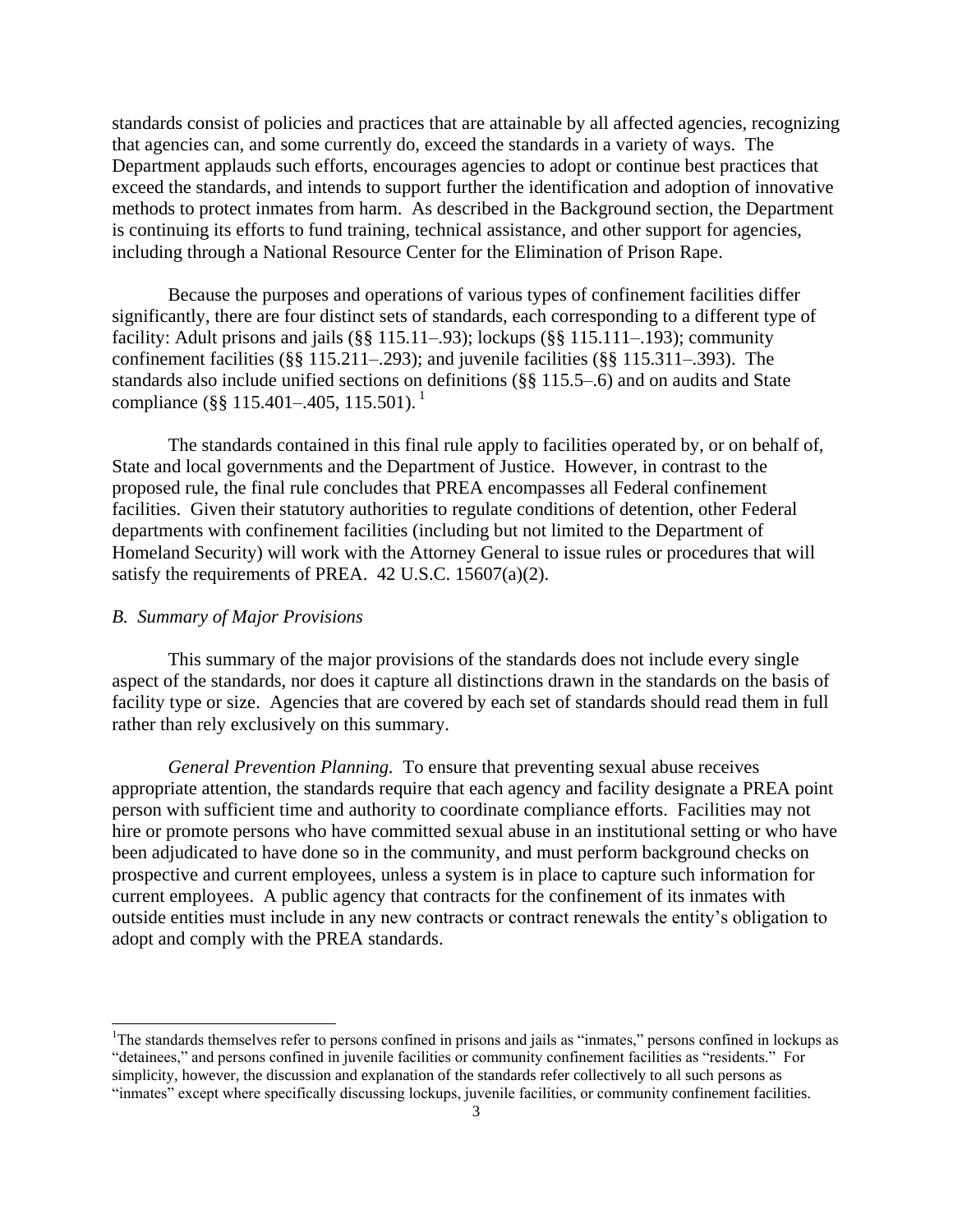*Supervision and Monitoring.* The standards require each facility to develop and document a staffing plan, taking into account a set of specified factors, that provides for adequate levels of staffing, and, where applicable, video monitoring, to protect inmates against sexual abuse. The staffing standard further requires all agencies to annually assess, determine, and document whether adjustments are needed to the staffing levels or deployment of monitoring technologies.

Due to the great variation across facilities in terms of size, physical layout, and composition of the inmate population, it would be impractical to require a specified level of staffing. Likewise, mandating a subjective standard such as "adequate staffing" would be extremely difficult to measure. Instead, the final standard requires that prisons and jails use their best efforts to comply with the staffing plan on a regular basis and document and justify any deviations. Given that staffing increases often depend on budget approval from an external legislative or other governmental entity, this revision is designed to support proper staffing without discouraging agencies from attempting to comply with the PREA standards due to financial concerns.

The "best efforts" language encourages agencies to compose the most appropriate staffing plan for each facility without incentivizing agencies to set the bar artificially low in order to avoid non-compliance. But if the facility's plan is plainly deficient on its face, the facility is not in compliance with this standard even if it adheres to its plan.

In addition, the standards contained in the final rule require that supervisors conduct and document unannounced rounds to identify and deter staff sexual abuse and sexual harassment.

*Staffing of Juvenile Facilities.* The standards set minimum staffing levels for certain juvenile facilities. As discussed in greater detail in the appropriate section below, the Department seeks additional comment on this aspect of the standards, and may make changes if warranted in light of public comments received.Specifically, the standards require secure juvenile facilities—*i.e.*, those that do not allow residents access to the community—to maintain minimum security staff ratios of 1:8 during resident waking hours, and 1:16 during resident sleeping hours, except during limited and discrete exigent circumstances; deviations from the staffing plan in such circumstances must be documented. Because increasing staffing levels takes time and money, this requirement does not go into effect until October 2017 except for facilities that are already obligated by law, regulation, or judicial consent decree to maintain at least 1:8 and 1:16 ratios.

*Juveniles in Adult Facilities.* The final rule, unlike the proposed rule and the NPREC's recommended standards, contains a standard that governs the placement of juveniles in adult facilities. The standard applies only to persons under the age of 18 who are under adult court supervision and incarcerated or detained in a prison, jail, or lockup. Such persons are, for the purposes of this standard, referred to as "youthful inmates" (or, in lockups, "youthful detainees"). By contrast, youth in the juvenile justice system are already protected by the Juvenile Justice and Delinquency Prevention Act (JJDPA), 42 U.S.C. 5601 *et seq.*, which provides formula grants to States conditioned on (subject to minimal exceptions) separating juveniles from adults in secure facilities and removing juveniles from adult jails and lockups.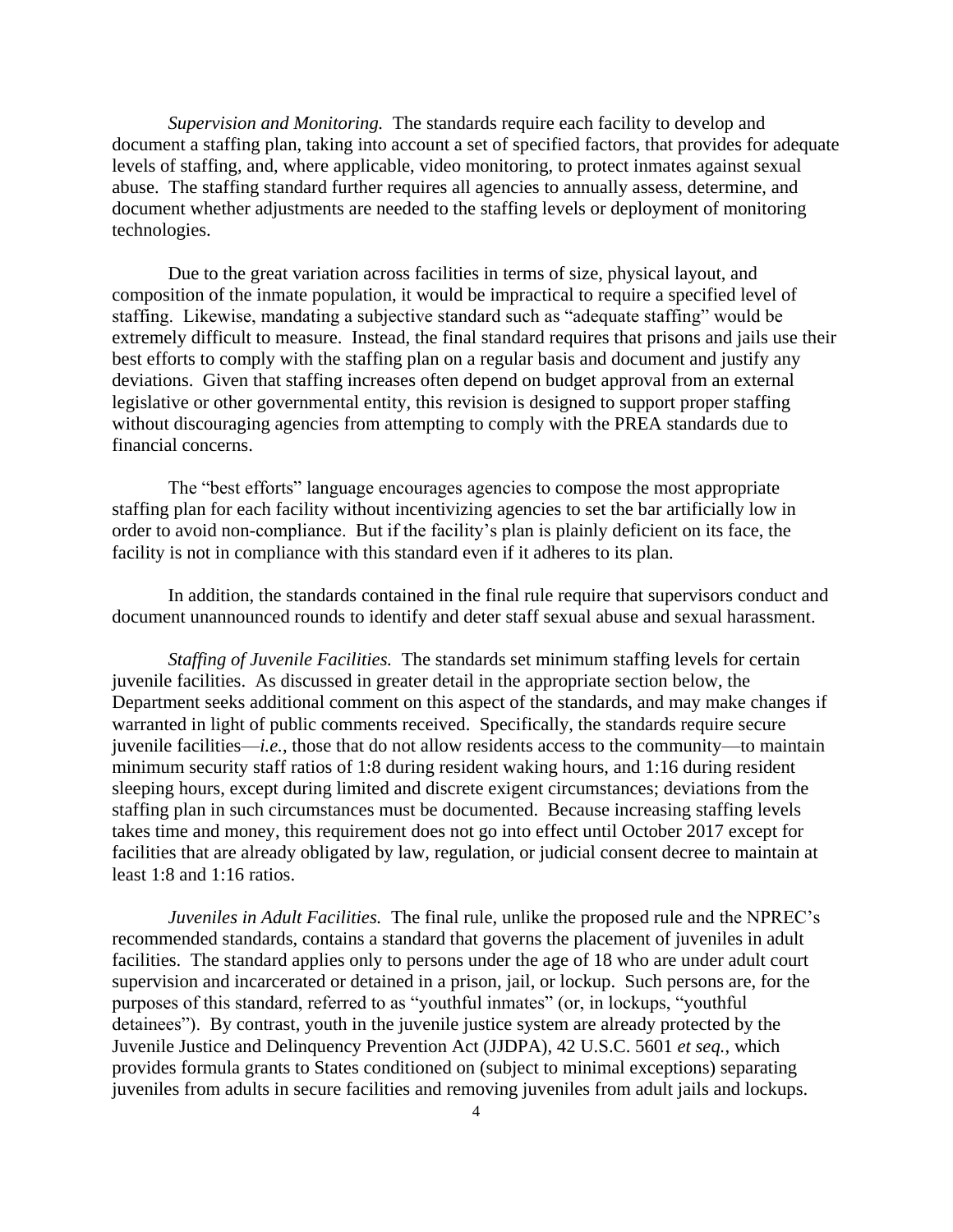This standard imposes three requirements. First, no inmate under 18 may be placed in a housing unit where contact will occur with adult inmates in a common space, shower area, or sleeping quarters. Second, outside of housing units, agencies must either maintain "sight and sound separation"—*i.e.*, preventing adult inmates from seeing or communicating with youth—or provide direct staff supervision when the two are together. Third, agencies must make their best efforts to avoid placing youthful inmates in isolation to comply with this provision and, absent exigent circumstances, must afford them daily large-muscle exercise and any legally required special education services, and must provide them access to other programs and work opportunities to the extent possible.

While some commenters asserted that, in addition to increasing risk of victimization, confining youth in adult facilities impedes access to age-appropriate programming and services and may actually increase recidivism, the Department is cognizant that its mandate in promulgating these standards extends only to preventing, detecting, and responding to sexual abuse in confinement facilities. In addition, imposing a general prohibition on the placement of youth in adult facilities, or disallowing such placements unless a court finds that the youth has been violent or disruptive in a juvenile facility, would necessarily require a fundamental restructuring of existing State laws that permit or require such placement. Given the current state of knowledge regarding youth in adult facilities, and the availability of more narrowly tailored approaches to protecting youth, the Department has decided not to impose a complete ban at this time through the PREA standards. The Department has supported, however, congressional efforts to amend the JJDPA to extend its jail removal requirements to apply to youth under adult criminal court jurisdiction awaiting trial, unless a court specifically finds that it is in the interest of justice to incarcerate the youth in an adult facility.

*Cross-Gender Searches and Viewing.* In a change from the proposed standards, the final standards include a phased-in ban on cross-gender pat-down searches of female inmates in adult prisons, jails, and community confinement facilities absent exigent circumstances—which is currently the policy in most State prison systems. However, female inmates' access to programming and out-of-cell opportunities must not be restricted to comply with this provision.

For juvenile facilities, however, the final standards, like the proposed standards, prohibit cross-gender pat-down searches of both female and male residents. And for all facilities, the standards prohibit cross-gender strip searches and visual body cavity searches except in exigent circumstances or when performed by medical practitioners, in which case the searches must be documented.

The standards also require facilities to implement policies and procedures that enable inmates to shower, perform bodily functions, and change clothing without nonmedical staff of the opposite gender viewing their breasts, buttocks, or genitalia, except in exigent circumstances or when such viewing is incidental to routine cell checks. In addition, facilities must require staff of the opposite gender to announce their presence when entering an inmate housing unit.

*Training and Education.* Proper training is essential to combating sexual abuse in correctional facilities. The standards require staff training on key topics related to preventing,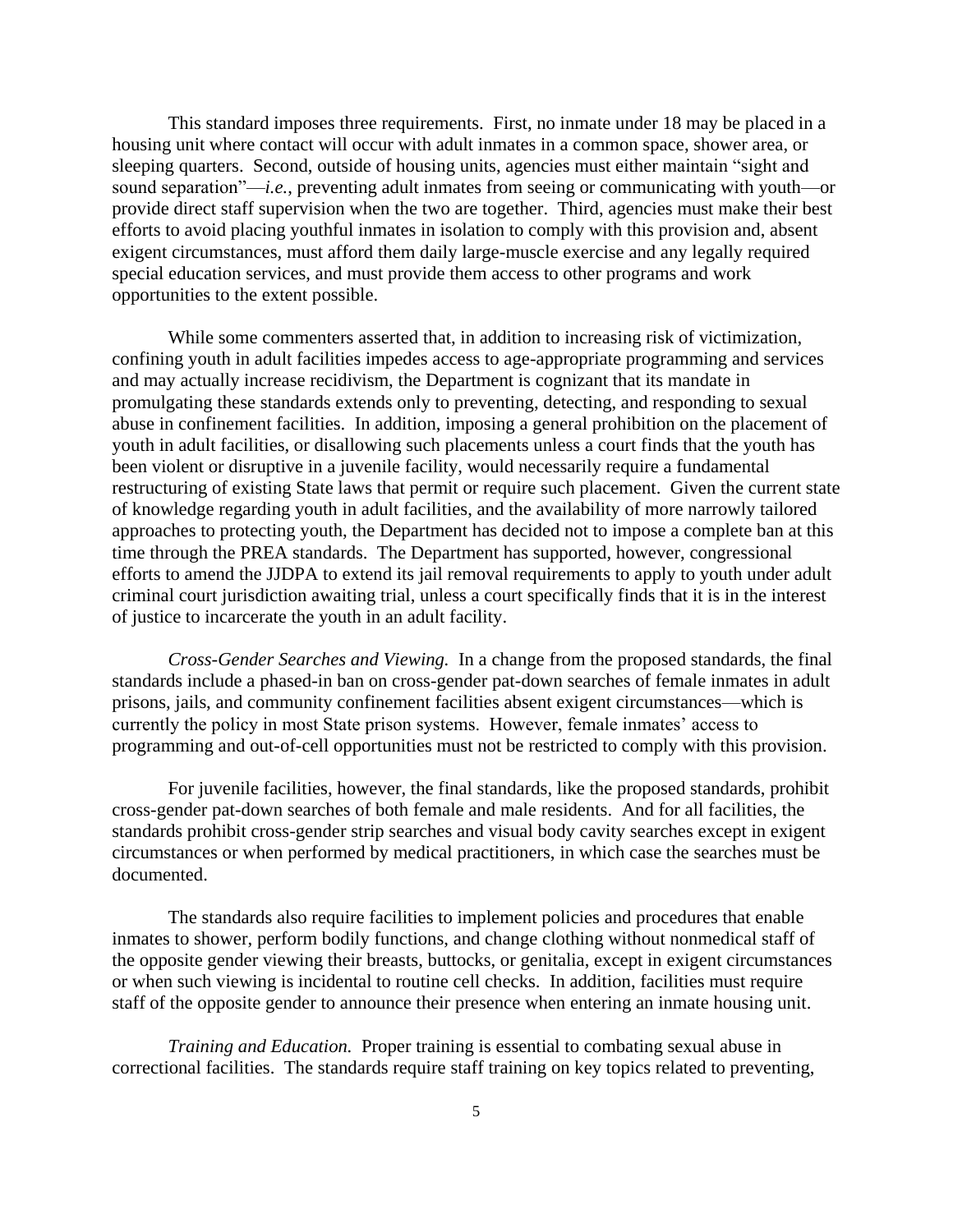detecting, and responding to sexual abuse. Investigators and medical practitioners will receive training tailored to their specific roles.

Inmates, too, must understand a facility's policies and procedures in order to know that they will be kept safe and that the facility will not tolerate their committing sexual abuse. The standards require that facilities explain their zero-tolerance policy regarding sexual abuse and sexual harassment educate inmates on how to report any such incidents.

*Screening.* The standards require that inmates be screened for risk of being sexually abused or sexually abusive and that screening information be used to inform housing, bed, work, education, and program assignments. The goal is to keep inmates at high risk of victimization away from those at high risk of committing abuse. However, facilities may not simply place victims in segregated housing against their will unless a determination has been made that there is no available alternative means of separation, and even then only under specified conditions and with periodic reassessment.

*Reporting.* The standards require that agencies provide at least two internal reporting avenues, and at least one way to report abuse to a public or private entity or office that is not part of the agency and that can allow inmates to remain anonymous upon request. An agency must also provide a way for third parties to report such abuse on behalf of an inmate.

In addition, agencies are required to provide inmates with access to outside victim advocates for emotional support services related to sexual abuse, by giving inmates contact information for local, State, or national victim advocacy or rape crisis organizations and by enabling reasonable communication between inmates and these organizations, with as much confidentiality as possible.

*Responsive Planning.* The standards require facilities to prepare a written plan to coordinate actions taken among staff first responders, medical and mental health practitioners, investigators, and facility leadership in response to an incident of sexual abuse. Upon learning of an allegation of abuse, staff must separate the alleged victim and abuser and take steps to preserve evidence.

The standards also require agencies to develop policies to prevent and detect any retaliation against persons who report sexual abuse or who cooperate with investigations. Allegations must be investigated properly, thoroughly, and objectively, and documented correspondingly, and must be deemed substantiated if supported by a preponderance of the evidence. No agency may require an inmate to submit to a polygraph examination as a condition for proceeding with an investigation. Nor may an agency enter into or renew any agreement that limits its ability to remove alleged staff abusers from contact with inmates pending an investigation or disciplinary determination.

*Investigations.* Investigations are required to follow a uniform evidence protocol that maximizes the potential for obtaining usable physical evidence for administrative proceedings and criminal prosecutions. The agency must offer victims no-cost access to forensic medical examinations where evidentiarily or medically appropriate. In addition, the agency must attempt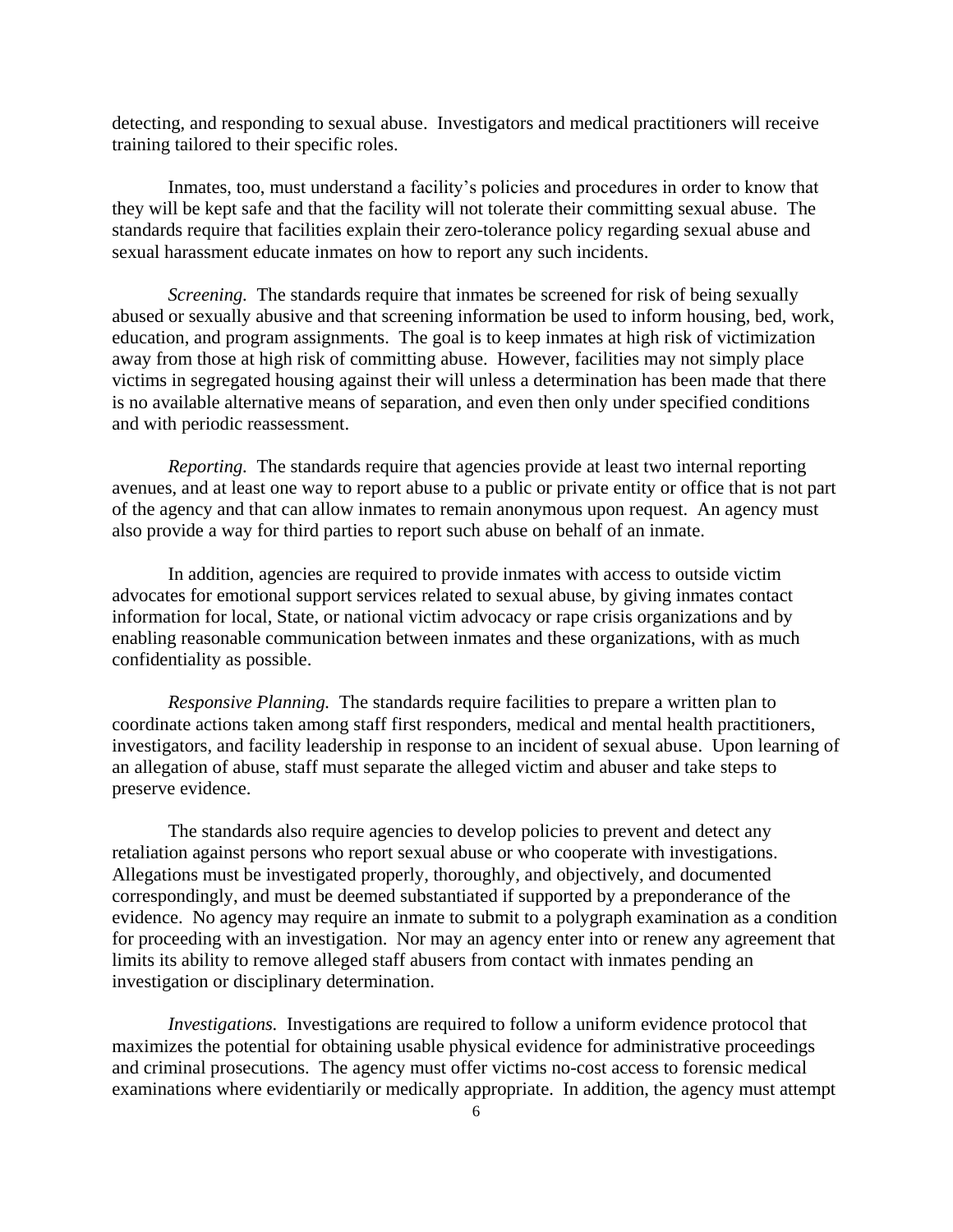to make available a victim advocate from a rape crisis center. If that option is not available, the agency must provide such services through either (1) qualified staff from other community-based organizations or (2) a qualified agency staff member.

*Discipline.* The standards require that staff be subject to discipline for violating agency policies regarding sexual abuse, with termination the presumptive discipline for actually engaging in sexual abuse. Terminations or resignations linked to violating such policies are to be reported to law enforcement (unless the conduct was clearly not criminal) and to relevant licensing bodies.

Inmates also will be subject to disciplinary action for committing sexual abuse. Where an inmate is found to have engaged in sexual contact with a staff member, the inmate may be disciplined only where the staff member did not consent. Where two inmates have engaged in sexual contact, the agency may (as the final rule clarifies) impose discipline for violating any agency policy against such contact, but may deem such activity to constitute sexual abuse only if it determines that the activity was not consensual. In other words, upon encountering two inmates engaging in sexual activity, the agency cannot simply assume that both have committed sexual abuse.

*Medical and Mental Health Care.* The standards require that facilities provide timely, unimpeded access to emergency medical treatment and crisis intervention services, whose nature and scope are determined by practitioners according to their professional judgment. Inmate victims of sexual abuse while incarcerated must be offered timely information about, and timely access to, emergency contraception and sexually transmitted infections prophylaxis, where medically appropriate. Where relevant, inmate victims must also receive comprehensive information about, and timely access to, all lawful pregnancy-related medical services. In addition, facilities are required to offer a follow-up meeting if the initial screening at intake indicates that the inmate has experienced or perpetrated sexual abuse.

*Grievances.* If an agency has a grievance process for inmates who allege sexual abuse, the agency may not impose a time limit on when an inmate may submit a grievance regarding such allegations. To be sure, a grievance system cannot be the only method—and should not be the primary method—for inmates to report abuse. As noted above, agencies must provide multiple internal ways to report abuse, as well as access to an external reporting channel.

This standard exists only because the Prison Litigation Reform Act, 42 U.S.C. 1997e, requires that inmates exhaust any available administrative remedies as a prerequisite to filing suit under Federal law with respect to the conditions of their confinement. The final standard contains a variety of other provisions aimed at ensuring that grievance procedures that cover sexual abuse provide inmates with a full and fair opportunity to preserve their ability to seek judicial review, without imposing undue burdens on agencies or facilities. However, agencies that exempt sexual abuse allegations from their remedial schemes are exempt from this standard, because their inmates may proceed directly to court.

*Audits.* The final rule resolves an issue left undecided in the proposed rule by including standards that require that agencies ensure that each of their facilities is audited once every three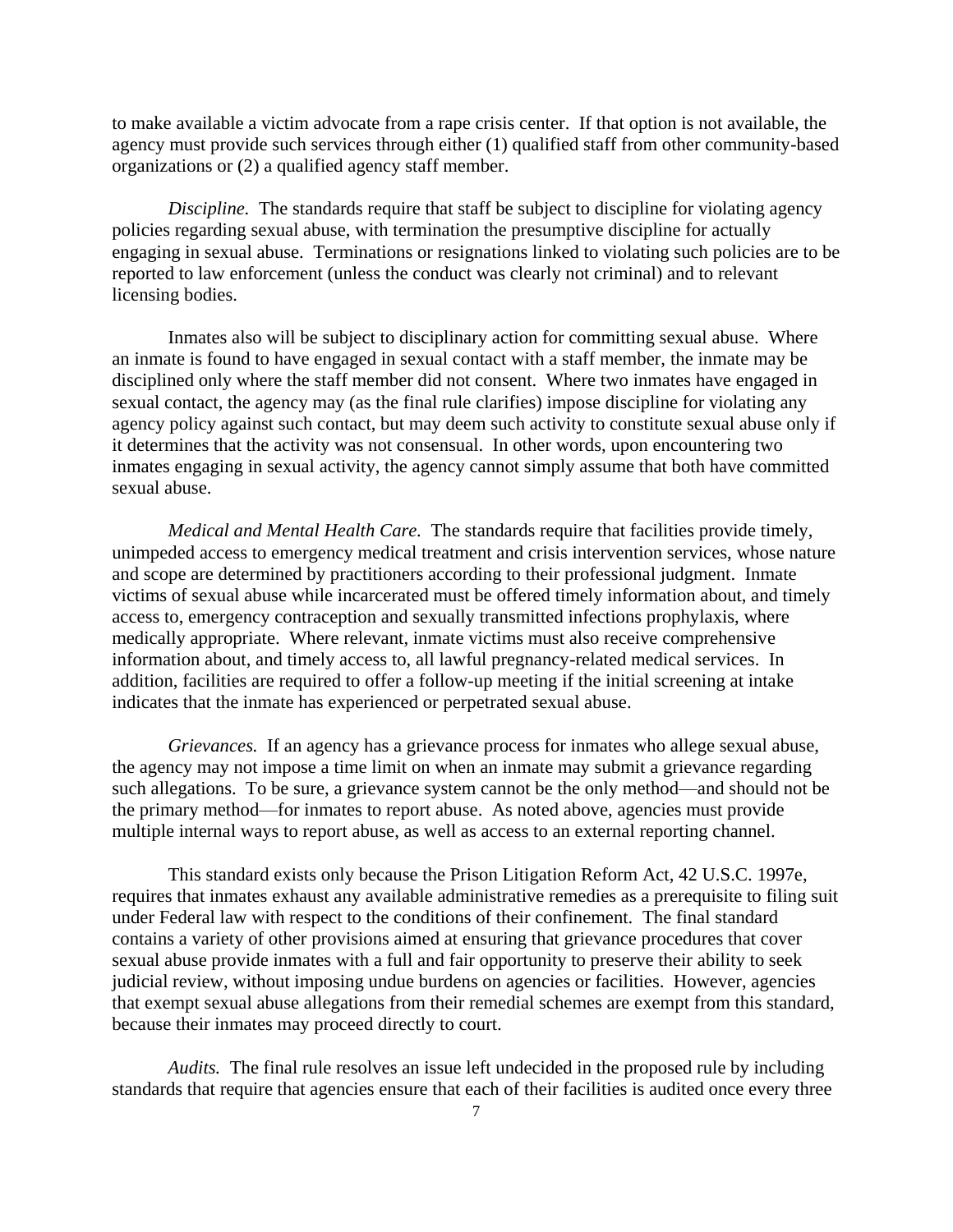years. Audits must be conducted by: (1) a member of a correctional monitoring body that is not part of, or under the authority of, the agency (but may be part of, or authorized by, the relevant State or local government); (2) a member of an auditing entity such as an inspector general's or ombudsperson's office that is external to the agency; or (3) other outside individuals with relevant experience. Thus, the final standards differ from the proposed standards in that audits may not be conducted by an internal inspector general or ombudsperson who reports directly to the agency head or to the agency's governing board.

The Department will develop and issue an audit instrument that will provide guidance on the conduct of and contents of the audit. All auditors must be certified by the Department, pursuant to procedures, including training requirements, to be issued subsequently.

*Lesbian, Gay, Bisexual, Transgender, Intersex (LGBTI) and Gender Nonconforming Inmates.* The standards account in various ways for the particular vulnerabilities of inmates who are LGBTI or whose appearance or manner does not conform to traditional gender expectations. The standards require training in effective and professional communication with LGBTI and gender nonconforming inmates and require the screening process to consider whether the inmate is, or is perceived to be, LGBTI or gender nonconforming. The standards also require that postincident reviews consider whether the incident was motivated by LGBTI identification, status, or perceived status.

In addition, in a change from the proposed rule, the final standards do not allow placement of LGBTI inmates in dedicated facilities, units, or wings in adult prisons, jails, or community confinement facilities solely on the basis of such identification or status, unless such placement is in a dedicated facility, unit, or wing established in connection with a consent decree, legal settlement, or legal judgment for the purpose of protecting such inmates. As in the proposed standards, such placement is not allowed at all in juvenile facilities.

The standards impose a complete ban on searching or physically examining a transgender or intersex inmate for the sole purpose of determining the inmate's genital status. Agencies must train security staff in conducting professional and respectful cross-gender pat-down searches and searches of transgender and intersex inmates.

In deciding whether to assign a transgender or intersex inmate to a facility for male or female inmates, and in making other housing and programming assignments, an agency may not simply assign the inmate to a facility based on genital status. Rather, the agency must consider on a case-by-case basis whether a placement would ensure the inmate's health and safety, and whether the placement would present management or security problems, giving serious consideration to the inmate's own views regarding his or her own safety. In addition, transgender and intersex inmates must be given the opportunity to shower separately from other inmates.

*Inmates with Disabilities and Limited English Proficient (LEP) Inmates.* The standards require agencies to develop methods to ensure effective communication with inmates who are deaf or hard of hearing, those who are blind or have low vision, and those who have intellectual, psychiatric, or speech disabilities. Agencies also must take reasonable steps to ensure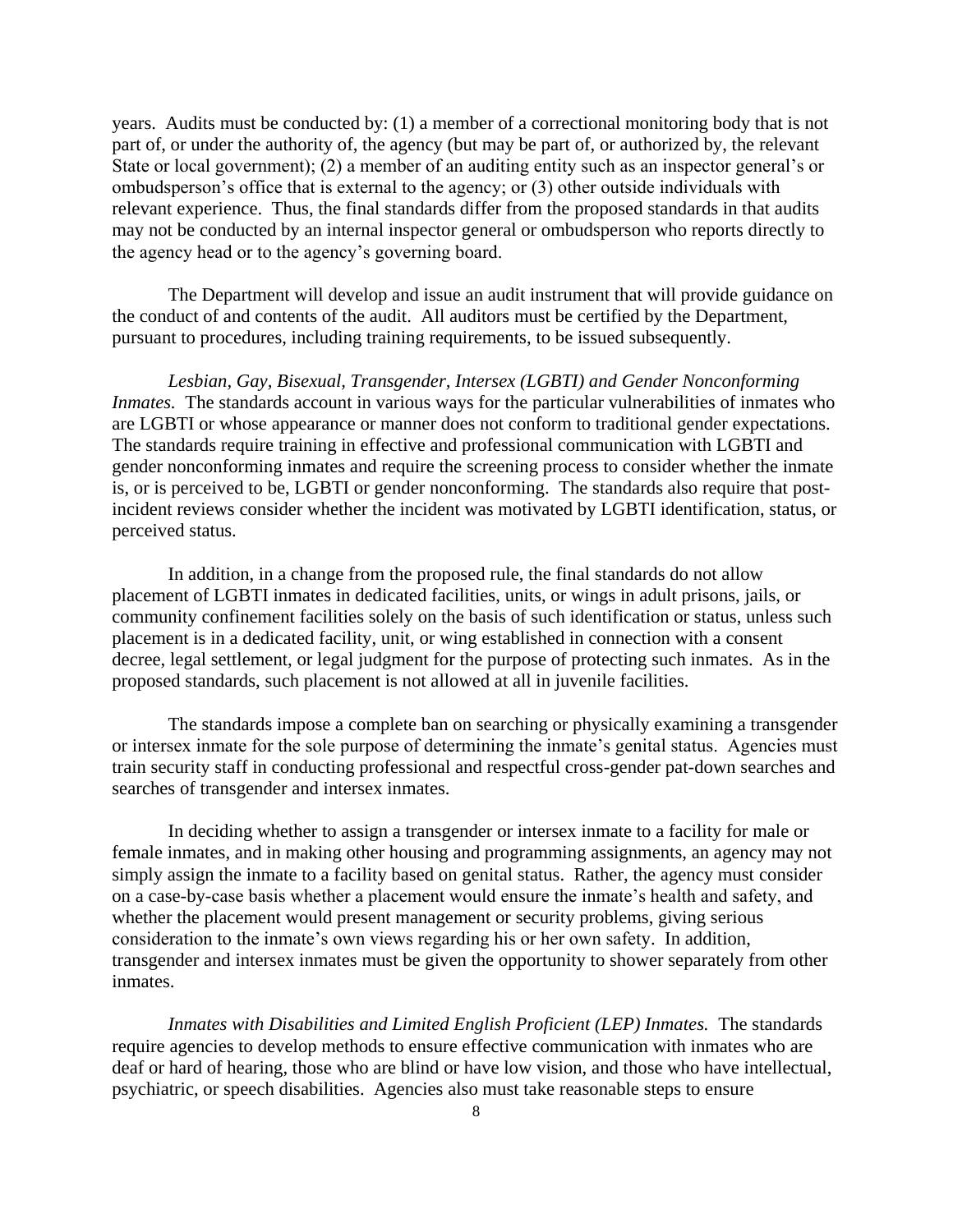meaningful access to all aspects of the agency's efforts to prevent, detect, and respond to sexual abuse and sexual harassment to inmates who are LEP. Agencies may not rely on inmate interpreters or readers except in limited circumstances where an extended delay in obtaining an effective interpreter could compromise the inmate's safety, the performance of first-response duties, or an investigation.

## *C. Costs and Benefits*

The anticipated costs of full nationwide compliance with the final rule, as well as the benefits of reducing the prevalence of prison rape, are discussed at length in the Regulatory Impact Assessment (RIA), which is available at

*http://www.ojp.usdoj.gov/programs/pdfs/prea*\_*ria.pdf* and is summarized below in section IV, entitled "Executive Orders 13563 and 12866 - Regulatory Planning and Review." As shown in Table 1, the Department estimates that the costs of these standards to all covered facilities, assuming full nationwide compliance, would be approximately \$6.9 billion over the period 2012- 2026, or \$468.5 million per year when annualized at a 7 percent discount rate. The average annualized cost per facility of compliance with the standards is approximately \$55,000 for prisons, \$50,000 for jails, \$24,000 for community confinement facilities, and \$54,000 for juvenile facilities. For lockups, the average annualized cost per agency is estimated at \$16,000.

| Year                  | Prisons Jails |                    | Lockups CCF         |        | Juveniles           | Total                 |
|-----------------------|---------------|--------------------|---------------------|--------|---------------------|-----------------------|
|                       |               |                    |                     |        |                     | <b>All Facilities</b> |
| 2012                  | \$87.2        | \$254.6            | \$180.1             | \$27.8 | \$196.0             | \$745.8               |
| 2013                  | \$55.2        | \$161.0            | \$122.0             | \$16.8 | \$93.3              | \$448.5               |
| 2014                  | \$58.3        | \$157.9            | \$106.6             | \$14.2 | \$92.1              | \$429.2               |
| 2015                  | \$59.2        | \$154.6            | \$93.7              | \$12.1 | \$94.9              | \$414.5               |
| 2016                  | \$61.3        | \$153.5            | \$87.3              | \$11.1 | \$109.3             | \$422.6               |
| 2017                  | \$61.5        | \$152.4            | \$83.6              | \$10.6 | \$151.9             | \$460.1               |
| 2018                  | \$62.9        | \$151.3            | \$80.1              | \$10.1 | \$147.3             | \$451.8               |
| 2019                  | \$63.1        | \$150.7            | \$77.5              | \$9.8  | \$144.7             | \$445.8               |
| 2020                  | \$64.3        | \$150.1            | \$75.0              | \$9.4  | \$142.2             | \$441.0               |
| 2021                  | \$65.7        | \$149.9            | \$73.2              | \$9.2  | \$140.4             | \$438.3               |
| 2022                  | \$65.9        | \$150.1            | \$72.0              | \$9.0  | \$139.2             | \$436.2               |
| 2023                  | \$67.1        | \$150.1            | \$70.8              | \$8.9  | \$138.0             | \$434.9               |
| 2024                  | \$67.1        | \$149.9            | \$69.6              | \$8.7  | \$136.7             | \$432.0               |
| 2025                  | \$67.9        | \$149.5            | \$68.4              | \$8.5  | \$135.5             | \$429.8               |
| 2026                  | \$67.6        | \$148.8            | \$67.2              | \$8.4  | \$134.3             | \$426.3               |
| 15-yr Total           | \$974.2       | \$2,384.6          | $$1,327.3$ $$174.8$ |        | \$1,995.8           | \$6,856.7             |
| Present Value \$591.2 |               | $$1,488.4$ \$869.8 |                     |        | $$116.6$ $$1,201.4$ | \$4,267.4             |
| Annual                | \$64.9        | \$163.4            | \$95.5              | \$12.8 | \$131.9             | \$468.5               |

## **Table 1: Estimated Cost of Full State and Local Compliance with the PREA Standards, in the Aggregate, by Year and by Facility Type, in Millions of Dollars**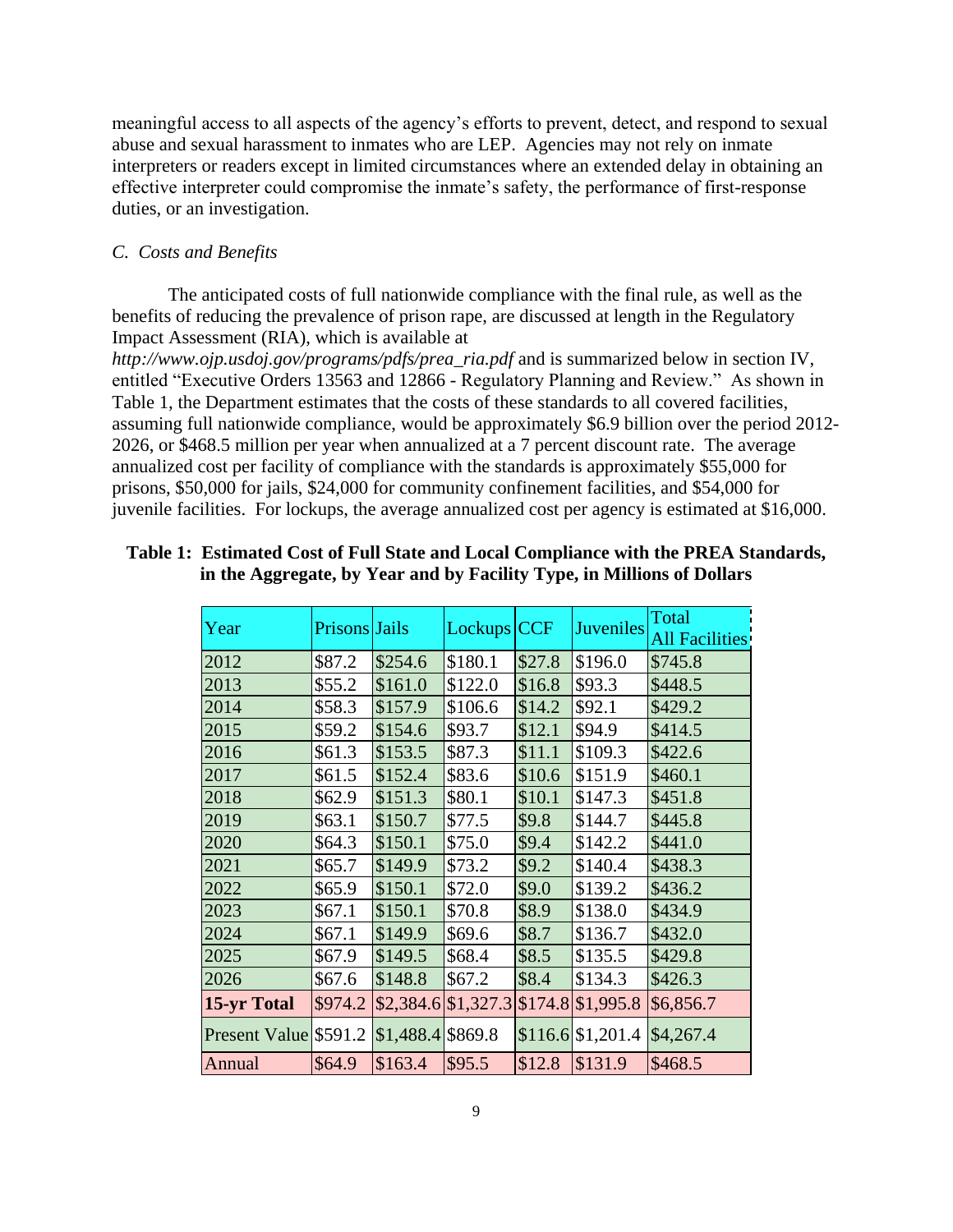However, these figures are potentially misleading. PREA does not require State and local facilities to comply with the Department's standards, nor does it enact a mechanism for the Department to direct or enforce such compliance; instead, the statute provides certain incentives for such confinement facilities to implement the standards. Fiscal realities faced by confinement facilities throughout the country make it virtually certain that the total actual outlays by those facilities will, in the aggregate, be less than the full nationwide compliance costs calculated in the RIA. Actual outlays incurred will depend on the specific choices that State and local correctional agencies make with regard to adoption of the standards, and correspondingly on the annual expenditures that those agencies are willing and able to make in choosing to implement the standards in their facilities. The Department has not endeavored in the RIA to project those actual outlays.

With respect to benefits, the RIA conducts what is known as a "break-even analysis," by first estimating the monetary value of preventing various types of prison sexual abuse (from incidents involving violence to inappropriate touching) and then, using those values, calculating the reduction in the annual number of victims that would need to occur for the benefits of the rule to equal the cost of full nationwide compliance.

This analysis begins by estimating the current levels of sexual abuse in covered facilities. The RIA concludes that in 2008 more than 209,400 persons were victims of sexual abuse in prisons, jails, and juvenile facilities, of which at least 78,500 prison and jail inmates and 4,300 youth in juvenile facilities were victims of the most serious forms of sexual abuse, including forcible rape and other nonconsensual sexual acts involving injury, force, or high incidence.

Next, the RIA estimates how much monetary benefit (to the victim and to society) accrues from reducing the annual number of victims of prison rape. This is, of course, an imperfect endeavor, given the inherent difficulty in assigning a dollar figure to the cost of such an event. Executive Order 13563 states that agencies "may consider (and discuss qualitatively) values that are difficult or impossible to quantify, including equity, human dignity, fairness, and distributive impacts." Each of these values is relevant here, including human dignity, which is offended by acts of sexual violence. While recognizing the limits of monetary measures and the difficulty of translation into dollar equivalents, the RIA extrapolates from the existing economic and criminological literature regarding rape in the community. On the basis of such extrapolations, it finds that the monetizable benefit to an adult of avoiding the highest category of prison sexual misconduct (nonconsensual sexual acts involving injury or force, or no injury or force but high incidence) is worth \$310,000 to \$480,000 per victim; for juveniles, who typically experience significantly greater injury from sexual abuse than do adults, the corresponding category is assessed as worth \$675,000 per victim. Lesser forms of sexual abuse have correspondingly lower avoidance benefit values. The RIA thus determines that the maximum monetizable cost to society of prison rape and sexual abuse (and correspondingly, the total maximum benefit of eliminating it) is about \$46.6 billion annually for prisons and jails, and an additional \$5.2 billion annually for juvenile facilities.

The RIA concludes that the break-even point would be reached if the standards reduced the annual number of victims of prison rape by 1,671 from the baseline levels, which is less than 1 percent of the total number of victims in prisons, jails, and juvenile facilities. The Department